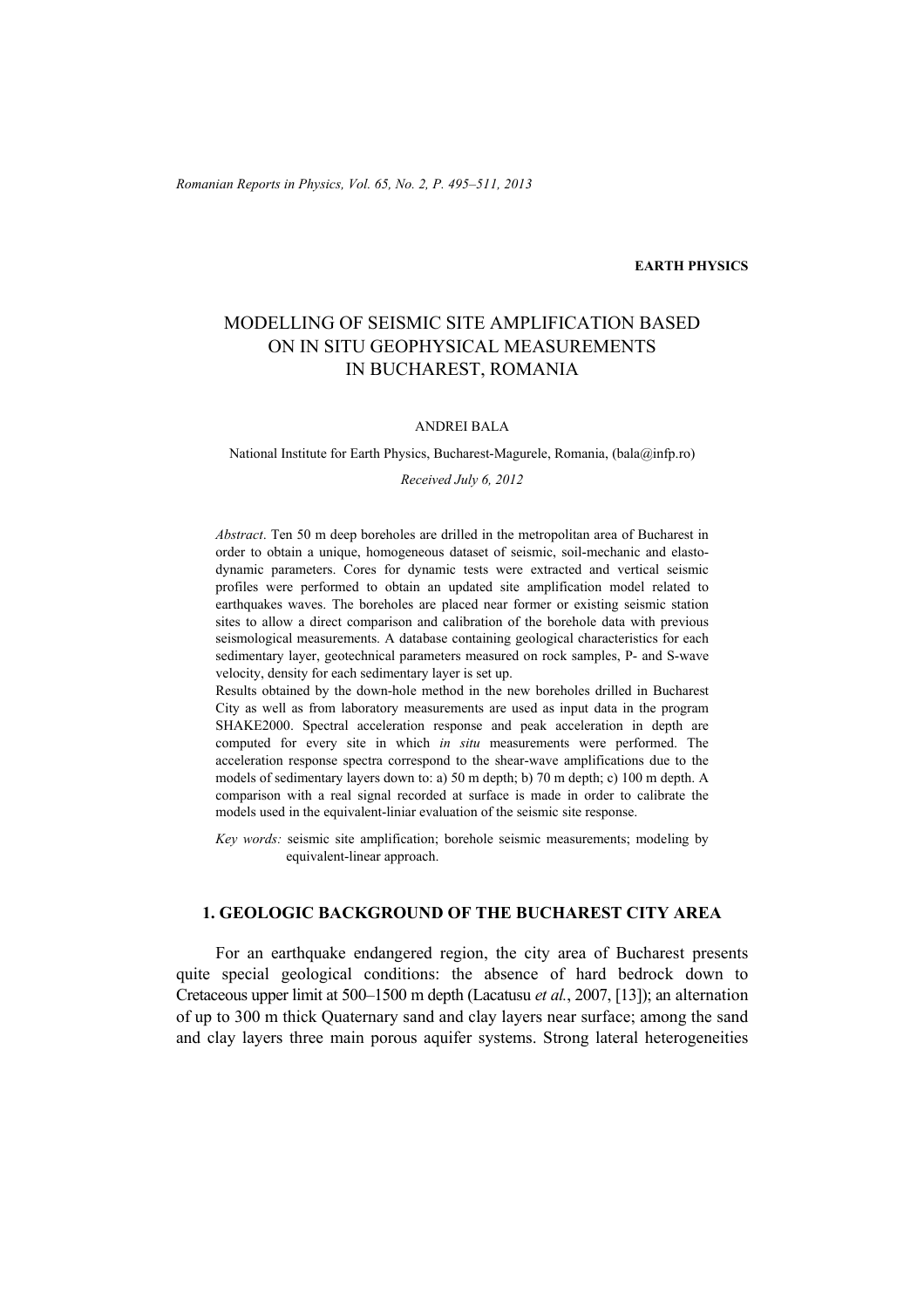and important vertical thickness variations of these soft soil deposits complicate the geologic structure.

#### 1.1. CLASSIFICATION OF THE QUATERNARY DEPOSITS

 A first classification on the geological and lithological description of the Quaternary deposits in the Bucharest area is found in (Liteanu, 1952, [14]). This classification of 7 main sedimentary complexes (beginning from the surface to depth) is accepted until today (in Bala *et al.*, 2006, [2]; Bala *et al.*, 2009c, [5]) and was considerably improved in recent studies (Ciugudean-Toma and Stefanescu, 2006, [9]). This classification comprises the following names and general characteristics:

Layer 1: *Anthropogenic backfill and soil*, with a thickness varying between  $3-10$  m.

**Layer 2: The** *Upper clayey-sandy complex***,** represent Holocene deposits of Loess, sandy clays and sands. The thickness of this complex varies between 2 and 5 m in the "Dambovita-Colentina inter-fluvial domain", 10 and 16 m in the northern and southern Plaines (Baneasa-Pantelimon and Cotroceni-Vacaresti) and 3 and 6 m in the river meadows.

**Layer 3:** The *Colentina gravel complex* bearing the *Colentina-aquifer*, is a layer containing gravels and sands with varying grain size distribution. The thickness is variable, between 1–20 m, lacking in the western part of Bucharest.

**Layer 4:** The *Intermediate clay layer* contains up to 80% hard consolidated clay and calcareous concretions with intercalated thin sand and silt lenses. The thickness of this layer varies between 0 and 25 m.

**Layer 5:** The *Mostistea sandbank***,** bearing the *Mostistea-aquifer*, is a sand layer with sands of medium to fine grain size. The thickness varies in the area of Bucharest between 1 and 25 m.

**Layer 6:** The *Lacustrine complex***,** composed by a variation of limy marled clay and fine sands, the grain size  $\leq 0.005$  mm consisting about 86%. The upper face of the complex lies at 20-50 m depth, but the thickness varies from about 60 m in the southern part of Bucharest to about 130 m in the North. The variable thickness is due to the underlying *Fratesti complex* which descents northward.

**Layer 7:** The *Fratesti complex* or *Lower gravel complex*, bearing the "Fratesti aquifer", lies discordant on Pliocene Levantine clay layers. This complex comprehends three thick (10–40 m each) sandy gravel layers (named A, B and C), separated by two marl or clay layers (each of 5–40 m thickness). This thick complex (total thickness 100–180 m), continuous present in the whole area of Bucharest, dips northward, its upper surface lying at about 75 m depth in the southern part of Bucharest and at about 190 m depth in the North.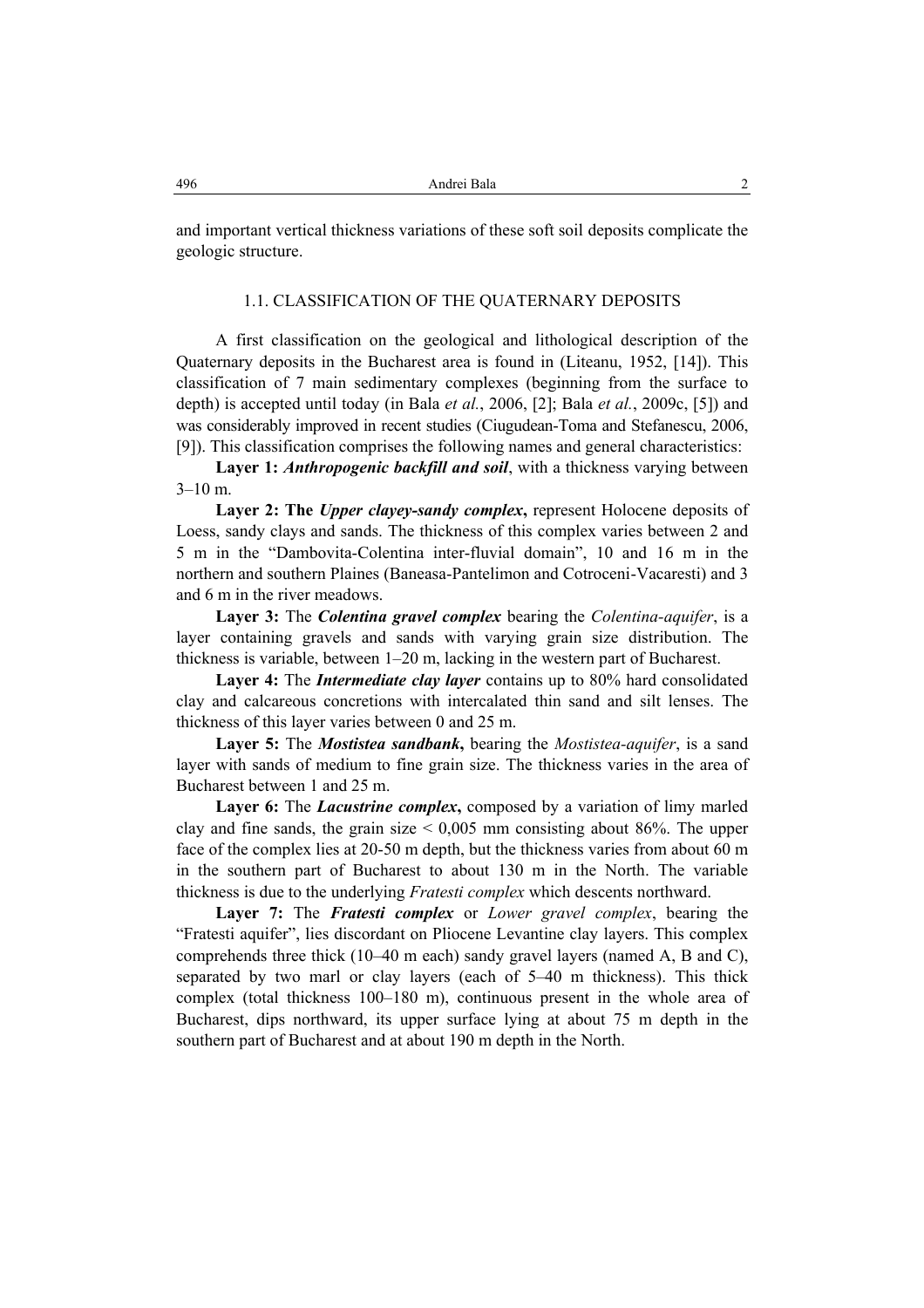

Fig. 1 – Geomorhpologic section, N-S direction, with principal shallow sedimentary layers. After Cigudean and Stefanescu, 2006.

#### **2. SEISMIC MEASUREMENTS PERFORMED IN BUCHAREST CITY**

 The latest results in the shearwave velocity measurements were obtained in the frame of the NATO SfP Project 981882 (2006–2009), reported by Bala *et al.* (2007, [3]) and the Romanian project 31–038 (2007–2010), reported by Bala *et al.* (2009b, [5]); Bala *et al.* (2011, [8]). The results are summarized in Table 1. The mean seismic velocities computed for the 10 particular sites in Table 1 are representative values for the 6 types of Quaternary sedimentary layers in Bucharest City, the 10 sites being spread mainly in the city centre (Fig. 2).

Mean weighted values for Vp and Vs are computed for each site (borehole) according to the following formula:

$$
\overline{V}_{S} = \frac{\sum_{i=1}^{n} h_{i}}{\sum_{i=1}^{n} \frac{h_{i}}{V_{Si}}}.
$$
 (1)

In equation (1)  $h_i$  and  $V_{Si}$  denote the thickness (in meters) and the shear-wave velocity (in m/s) of the *i-th* layer, in a total of *n* layers, found in the same type of stratum, as it is defined in EUROCODE8 (2004) and Romanian code for seismic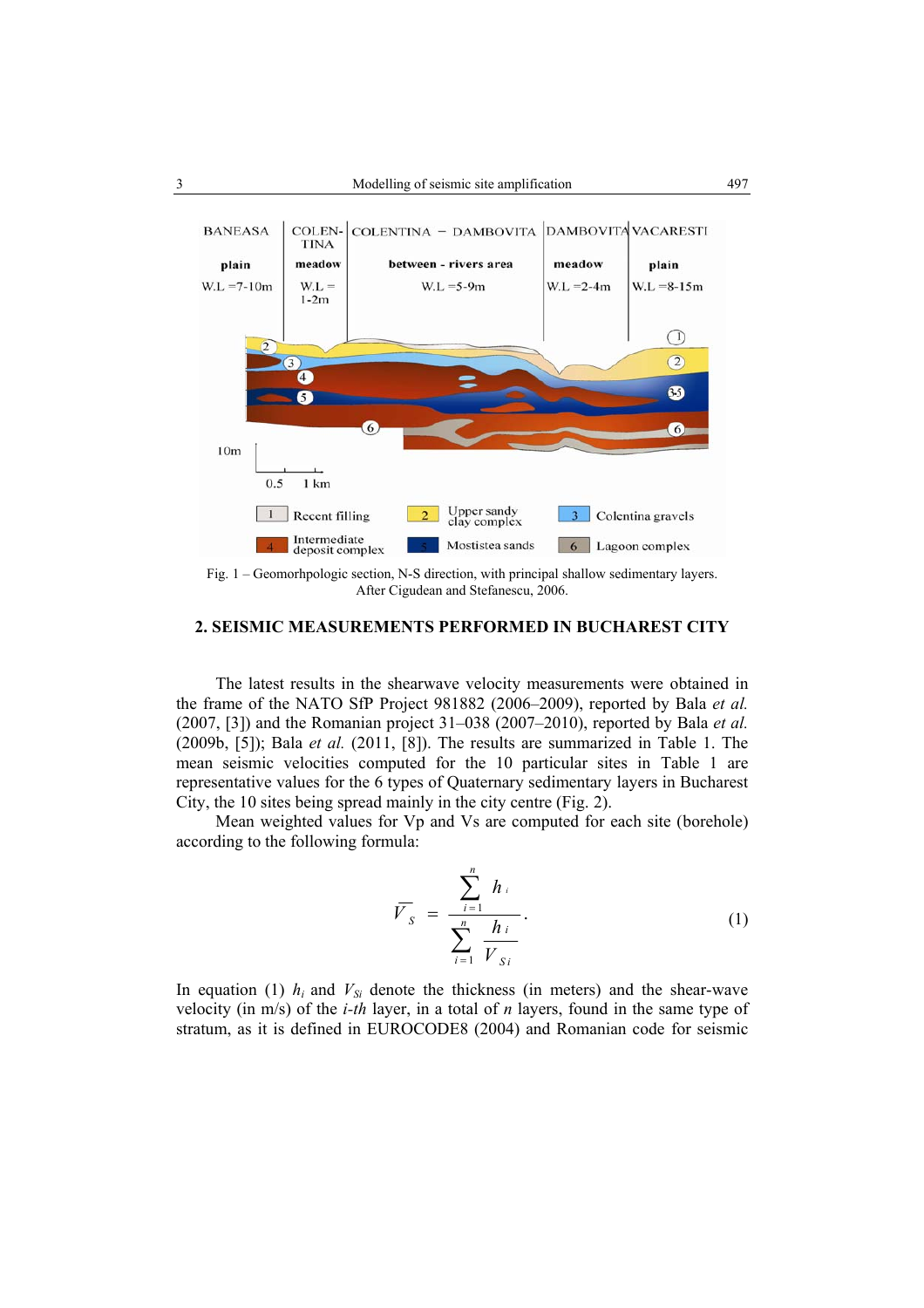design (2006). According to EUROCODE8 (2004, [11]), the weighted mean values  $\overline{V}_s$ , computed for at least 30 m depth, determine 4 classes of the soil conditions:

| 1. Class A rock type :                                          | $V_s \geq 800$ m/s;            |
|-----------------------------------------------------------------|--------------------------------|
| 2. Class B hard soil:                                           | $360 < \bar{V}_{s}$ < 800 m/s; |
| 3. Class C intermediate soil: $180 < \overline{V_s} < 360$ m/s; |                                |
| 4. Class D soft soil:                                           | $\overline{V_s} \leq 180$ m/s; |

All the  $V_{S-3\theta}$  values in Table 1 belong to type C of soil after this classification, after EUROCODE8 (2004).



Fig. 2 – Map with area under investigation – Bucharest City, Romania. Administrative sectors of Bucharest are reproduced on the map. The ten borehole sites are shown as stars labelled with numbers from 1 to 10 which correspond with those from Table 1. The 3 borehole sites are figured as circles (number 13–15 in Table 2) where both surface and borehole accelerometers are available.

 The mean weighted seismic velocities for the first 6 (of 7 types) of Quaternary layers were computed for all the 10 sites in Table 1, in order to be compared with seismic velocity values obtained from previous seismic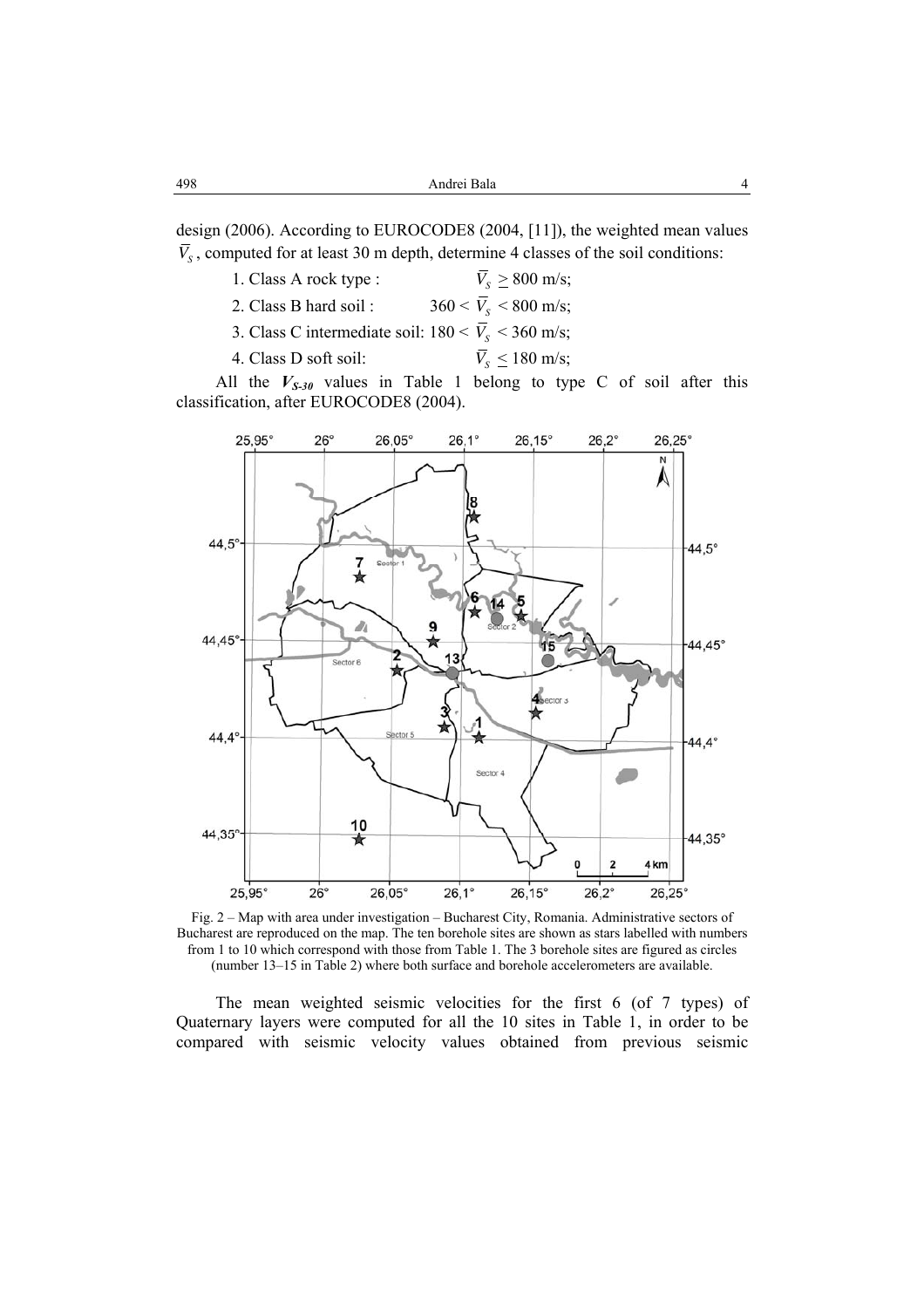measurements and to be used as input for modelling with the widely applied program SHAKE2000. In the present paper we compute spectral acceleration response and transfer functions using SHAKE2000 program for every site in which *in situ* measurements were performed. The acceleration response spectra correspond to the shear-wave amplifications due to the models of sedimentary layers down to: a) 50 m depth; b) 70 m depth; c) 100 m depth.

| ,<br>r<br>,, |  |
|--------------|--|
|              |  |

Mean weighted seismic velocities for the first 6 (of 7 types) of Quaternary layers in 10 boreholes in Bucharest City. Description of the geologic layers is given in Chapter 1 (after Ciugudean-Toma and Stefanescu, 2006)

| Geologic<br>stratum type                              |                                           | 1         | $\mathbf{2}$ |         | 3           |           | 4    |           | 5    |           |      | 6         |               |
|-------------------------------------------------------|-------------------------------------------|-----------|--------------|---------|-------------|-----------|------|-----------|------|-----------|------|-----------|---------------|
| <b>Borehole</b>                                       | Mean weighted seismic velocities<br>[m/s] |           |              |         |             |           |      |           |      |           |      |           |               |
| site/symbol                                           | Vp                                        | <b>Vs</b> | Vp           | Vs      | Vp          | <b>Vs</b> | Vp   | <b>Vs</b> | Vp   | <b>Vs</b> | Vp   | <b>Vs</b> | $\rm V_{S30}$ |
| 1. Tineret Park 180<br><b>TINP</b>                    |                                           | 140       | 570          | 220     | 856         | 299       |      | --        | 1666 | 398       |      |           | 263           |
| 2.Ecology<br><b>University</b><br><b>EUNI</b>         | 300                                       | 120       | 1180         |         | 220 1250    | 241       | 1610 | 354       | 1850 | 390       | 2042 | 401       | 286           |
| 3.Astronomy<br><i><b>Institute</b></i><br><b>INAS</b> | 200                                       | 120       | 914          | 260     | <b>1200</b> | 330       | 1440 | 350       | 1900 | 390       | 2124 | 433       | 283           |
| 4. Titan2 Park 290<br><b>TITAP</b>                    |                                           | 160       | 800          | 250 800 |             | 250       | 980  | 350       | 1576 | 381       | 1850 | 450       | 299           |
| 5.Motodrom<br>Park<br><b>MOTO</b>                     | 650                                       | 200       | 650          | 200     | 1320        | 320       | 1827 | 393       | 1980 | 410       | 2050 | 410       | 288           |
| 6.Student<br>Park<br><b>STUP</b>                      | 490                                       | 210       | 490          |         | 210 1361    | 342       | 1570 | 370       | 1607 | 375       | 1820 | 400       | 295           |
| 7. Bazilescu<br>Park<br><b>BAZI</b>                   | 500                                       | 160       | 500          |         | 160 1484    | 317       | 1850 | 390       | 2103 | 408       |      |           | 294           |
| 8.Romanian<br><b>ShootingFed.</b><br><b>FRTIR</b>     | 670                                       | 210       | 1440         |         | 330 1440    | 350       | 1718 | 400       | 1900 | 400       |      |           | 327           |
| 9.Geologic<br><b>Museum</b><br><b>GEOM</b>            | 340                                       | 180       | 1250         |         | 310 1511    | 322       | 1935 | 376       | 1950 | 380       |      |           | 320           |
| 10. NIEP site<br><b>NIEP</b>                          | 370                                       | 250       | 1710         | 350     | 1710        | 350       | 1810 | 320       | 1739 | 337       | 2090 | 410       | 326           |
| All sites.                                            | 325                                       | 169       | 854          | 252     | 1243        | 320       | 1530 | 367       | 1832 | 386       | 2005 | 417       |               |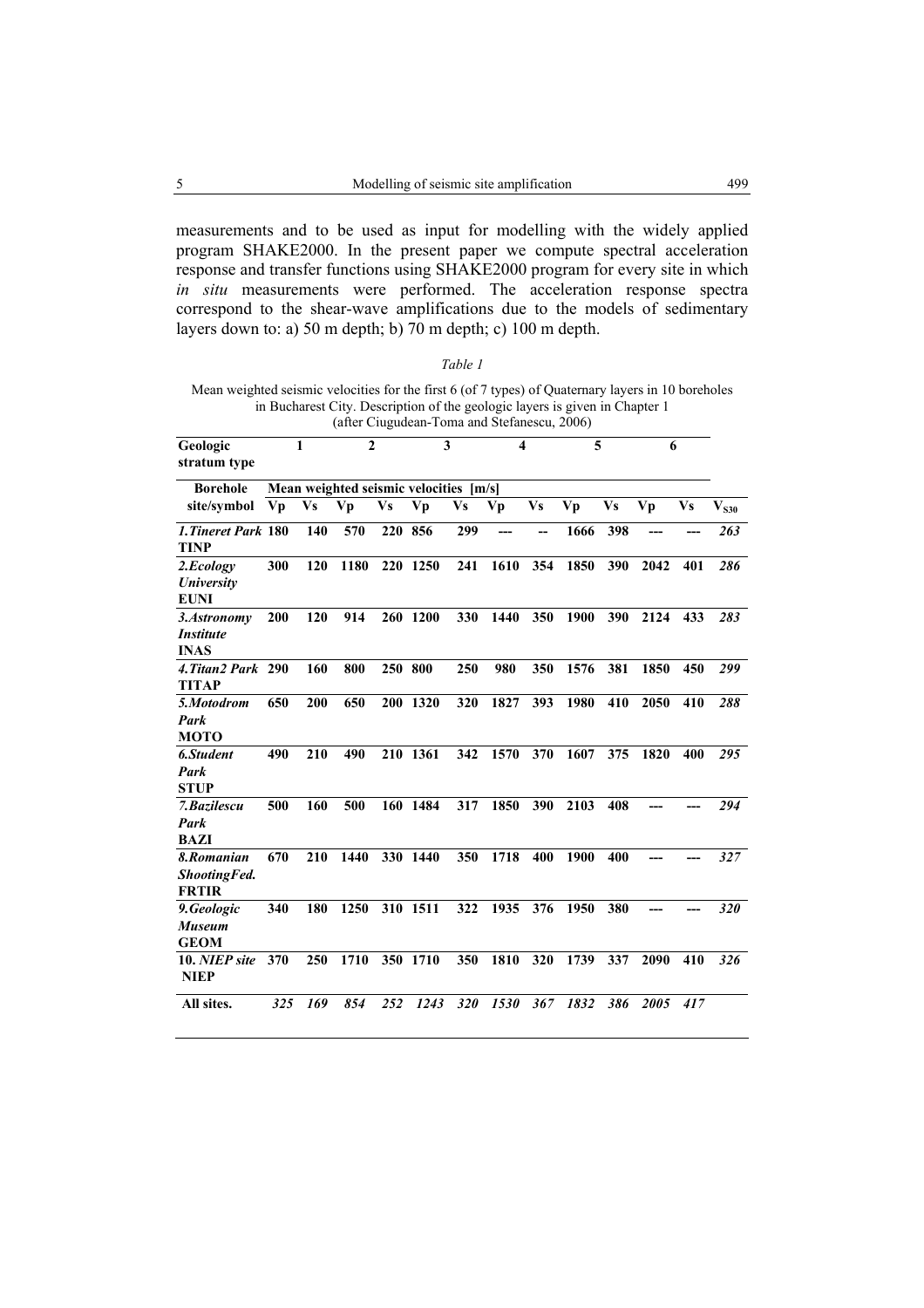# **3. SPECTRAL ACCELERATION COMPUTED BY EQUIVALENT LINEAR MODELLING METHOD**

 Different methods of ground response analysis have been developed including one dimensional, two dimensional, and three dimensional approaches. Various modelling techniques like the finite element method were implemented for linear and non-linear analysis. Extended information on these analyses is given in Kramer (1996) [12]. Here we apply an equivalent linear one-dimensional analysis, as implemented in the computer program SHAKE2000 (Ordónez, 2003) [16]. The *static soil properties* required in the 1D ground response analysis with SHAKE2000 are: maximum shear wave velocity or maximum shear strength and unit weight. Since the analysis accounts for the non-linear behaviour of the soils using an iterative procedure, *dynamic soil properties* play an important role. The shear modulus reduction curves and damping curves are usually obtained from laboratory test data (cyclical triaxial soil tests). The geotechnical properties of the individual soil layers should be assumed constant for each defined soil layer.

 In-built shear modulus reduction curves and damping curves for specific types of layers are used in SHAKE2000 based on published geotechnical tests (Ordónez, 2003) [16]. As input data the interval seismic velocities  $V_s$  (in m/s) as well as the natural unit weight  $(in \, kN/m^3)$  and thickness of each layer  $(in \, m)$  were used.

# 3.1. STRONG MOTION APPLIED AT THE BASE OF THE GEOLOGIC MODELS

The earthquake of 27.10.2004 ( $M_w = 6$ ) was one of the best documented earthquakes in Romania by a great number of records, in most cases being available all 3 components (one vertical and two horizontal). The seismic event was recorded by the accelerometer network of NIEP (at surface) and also by the network of National Centre for Seismic Risk Reduction (NCSRR) with recordings at surface and in boreholes equipped with accelerometers (Aldea *et al.*, 2006) [1].

 There were 3 stations equipped with borehole K2 accelerometers at different depths which were chosen to supply the strong motion: City Hall (PRI\_EW) – 52 m; UTCB TEI (TEI\_EW) – 78 m; INCERC (BBI\_EW) – 100 m (Fig. 2 and Table 2). Usually the EW component is the strongest among the 2 horizontal recordings at each station and was used as the horizontal component.

 The strong motion was applied at the base of the models considered to be the bedrock for modelling purposes. The type of the strong motion applied at the base of all geologic models was chosen as "inside" input motion. The spectral acceleration of the 3 strong motions which were chosen for modelling are presented in Fig. 3.

 The signal content is between 0.08 and 1 sec for all 3 signals, the deepest one displaying more peaks distributed in the interval 0.1–1 s. While the amplitude for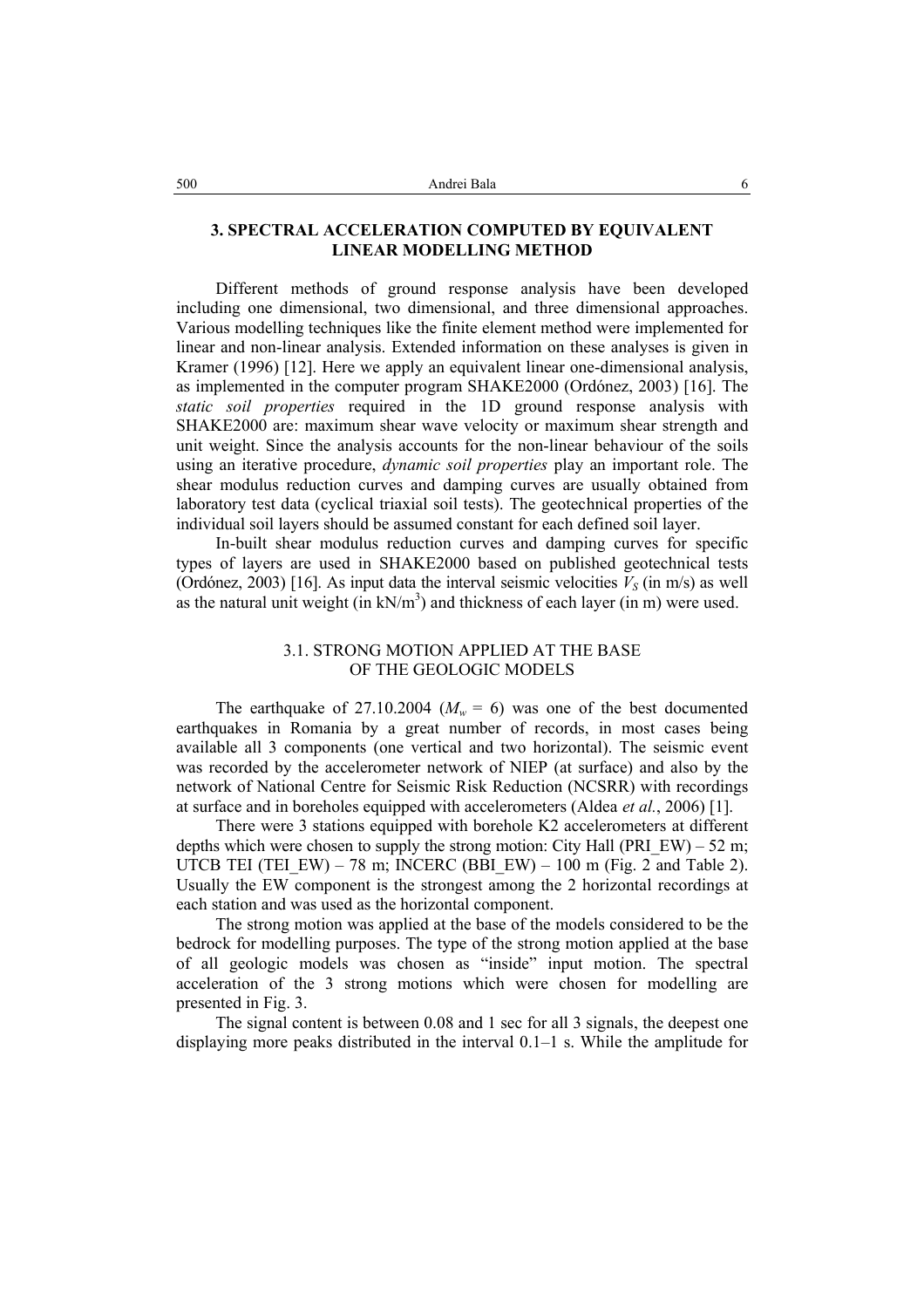this signal is about 0.038 g, the amplitudes of the signals recorded at 70 m and 50 m depth is about 0.075 g, almost twice as much as the amplitude of the deepest signal.



Fig. 3 – Spectral acceleration of the 3 strong motions chosen for modelling: PRI\_EW – 52 m; TEI\_EW – 78 m; BBI\_EW – 100 m.

|--|--|

Sites where both surface and borehole accelerometers are available in the seismic network of NCSRR (Aldea *et al.*, 2006)

|                          |                  | Sites equipped with<br>borehole accelerometers | <b>Seismic</b><br>signal used<br>for modelling | <b>Sites where</b><br>seismic signal have<br>been used as strong |                                                                                            |  |  |
|--------------------------|------------------|------------------------------------------------|------------------------------------------------|------------------------------------------------------------------|--------------------------------------------------------------------------------------------|--|--|
| <b>Borehole</b><br>sites | Depth<br>[m]     | Average<br>Vs,<br>[m/s]                        | Predominant<br>period (whole<br>depth),<br> s  |                                                                  | motion<br>for equivalent linear<br>modelling                                               |  |  |
| 13. City Hall            | 52 <sub>m</sub>  | 258                                            | 0.81                                           | <b>PRI EW</b>                                                    | Number $1-10$<br>in Fig. 1 and Table 1<br>$(0-50 \text{ m depth})$                         |  |  |
| 14. UTCB TEI             | 78 m             | 349                                            | 0.89                                           | TEI EW                                                           | Number $1-10$<br>in Fig. 1 and Table 1<br>$(0-70 \text{ m depth})$                         |  |  |
| 15. INCERC               | 100 <sub>m</sub> | 364                                            | 1.54                                           | <b>BBI EW</b>                                                    | Number $5-10$<br>in Fig. 1 and Table 1<br>$(0-100 \text{ m depth})$ ;<br>INCERC (0-140 m). |  |  |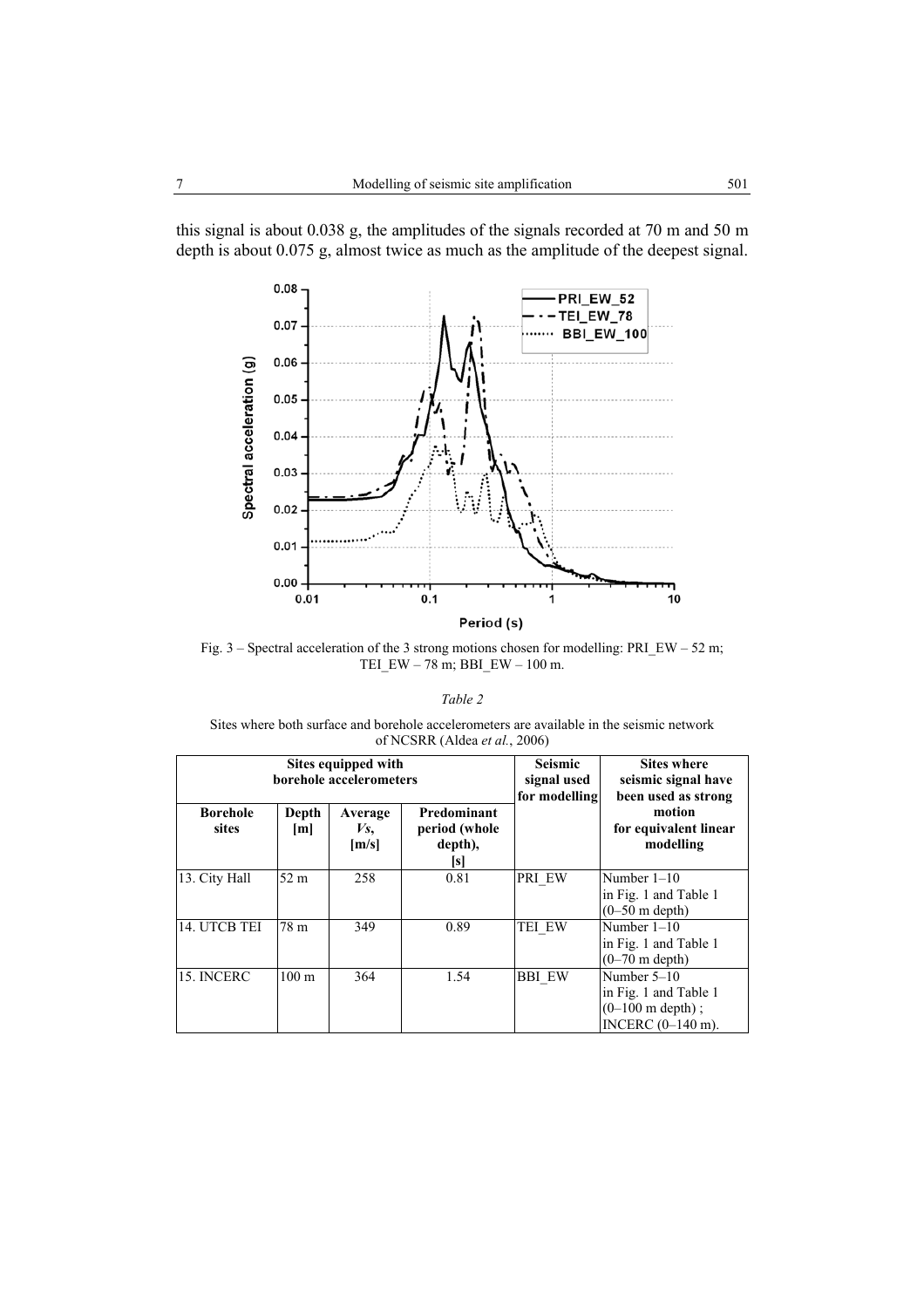#### 3.2. SPECTRAL ACCELERATION COMPUTED FOR 50 m DEPTH MODELS

The recorded motion of the 27.10.2004 earthquake  $(M_w = 6)$  at K2 accelerometer station PRI in Bucharest was used as seismic input motion. This accelerometer station is placed in the borehole near the City Hall site at 52 m depth. The strong motion PRI\_EW (east-west component) was used for modelling as it was the highest signal of the two horizontal components. The strong motion was applied at the base of all geologic models at 50 m depth as "inside" input motion. The geologic and geophysical models were determined by in situ seismic measurements in each of the 10 boreholes from Fig. 2 and Table 1.

The results of the equivalent-linear modeling with SHAKE2000 program for the 10 boreholes are presented in the Fig. 4 as graphs of spectral acceleration. In Fig. 4 the maximum values of the spectral accelerations occur around 3 periods:  $T_1 = 0.13$  s;  $T_2 = 0.2$  s;  $T_3 = 0.55$  s. The highest values occured at the period  $T_2 = 0.2$  s, and they are between 0.22 g and 0.48 g. If we consider a comparison of the values at surface, they are between 0.22 g at Romanian Shooting Federation (northern part of Bucharest) and 0.48 g (Ecologic Univ. in the central part of Bucharest), after Bala *et al.* (2010) [6].



Fig. 4 – Spectral acceleration response computed with the input strong motion PRI\_EW for the 10 sites in Bucharest, down to 50 m depth.

 The values of acceleration at surface are presented in the Fig. 5 and they are between 0.055–0.080 g for the first 7 out of the 10 boreholes. For the last 3 sites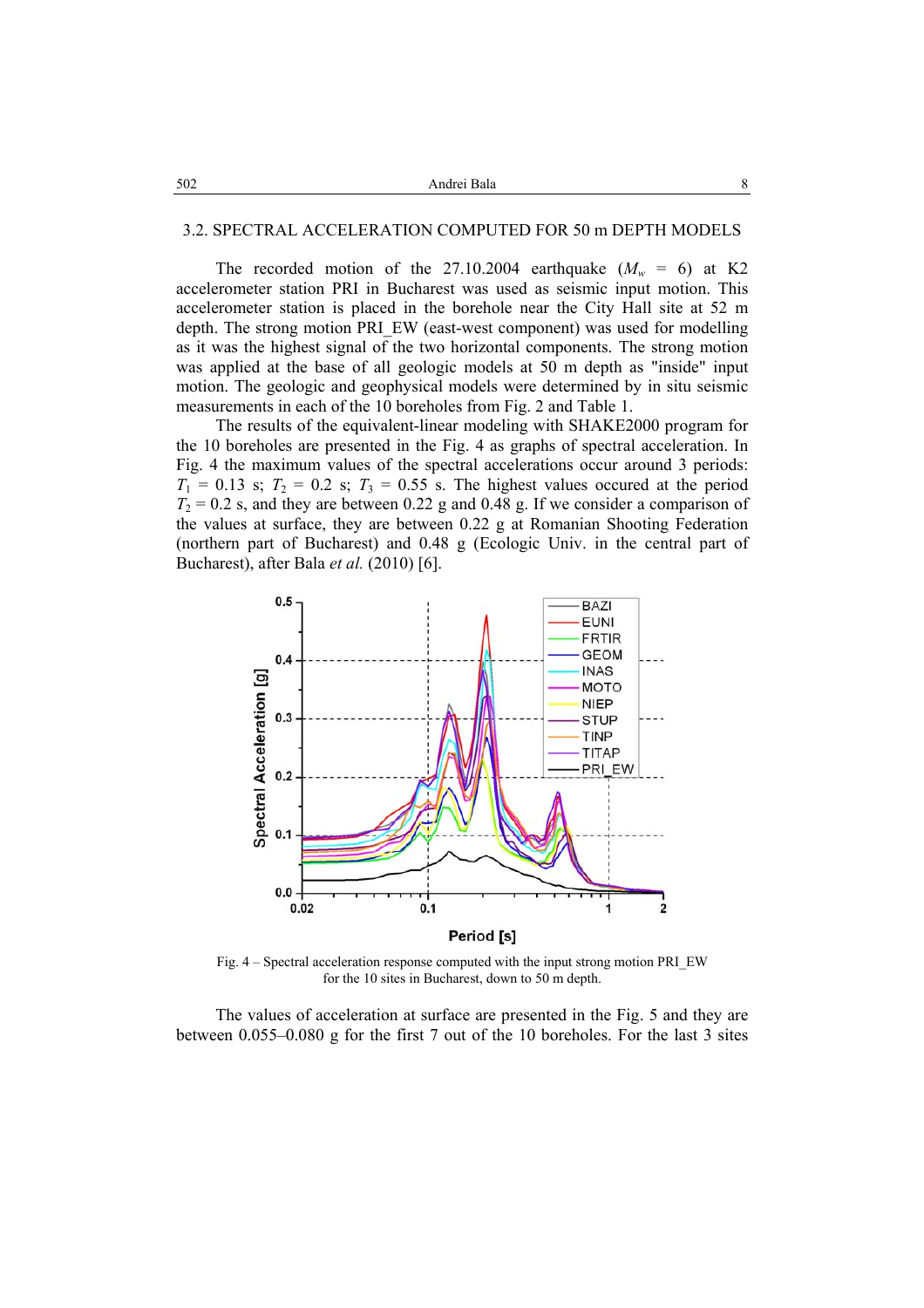values as large s 0.08–0.095 g resulted from modeling (Ecologic Univ.; Titan 2 Park; Bazilescu Park). These high values are greatly influenced by the thickness of the Quaternary layers 1 and 2 from the surface and also by the physical and dynamic characteristics of all layers.



Fig. 5 – PGA variation with depth as result from equivalent-linear modelling in the 10 boreholes in Bucharest, down to 50 m depth.

 From the distribution of the recorded PGA values in Bucarest during the October 27, 2004 earthquake (the highest value was 0.072 g at POP station in the south-eastern part of the city – Bala *et al.* (2009a) [4], it is obvious that the acceleration values simulated at surface with the 50 m models is over-evaluated. As a direct consequence the spectral acceleration peaks obtained by modelling in Fig. 4 are also higher than the recorded ones. Therefore we need to consider models with beeper depth, in order to be closet o the PGA values recorded at surface.

# 3.3. SPECTRAL ACCELERATION COMPUTED FOR 70 m DEPTH MODELS

In the second stage the recorded motion of the 27.10.2004 earthquake ( $M_w = 6$ ) at accelerometer station UTCB1 in Bucharest was used as seismic input motion. This accelerometer station is placed in the borehole UTCB Tei site at 78 m depth. The strong motion TEI\_EW (east-west component) was used for modelling as it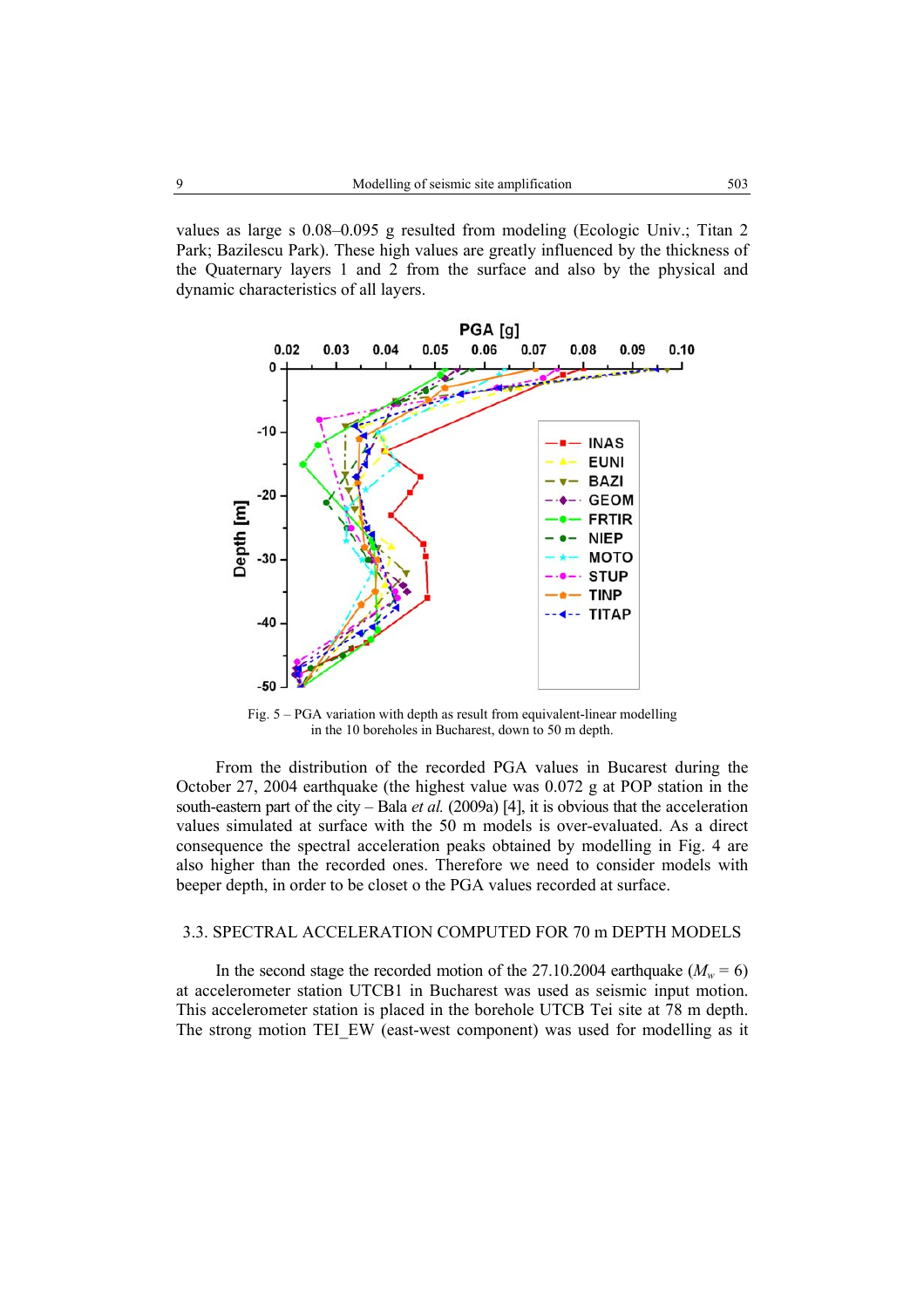was the highest signal from the two horizontal components. The strong motion was applied at the base of the geologic models constructed down to 70 m depth as "inside" input motion.

In this case the initial geologic models of 50 m depth were completed with information from nearby locations in order to obtain in each case 70 m depth geologic models.

Spectral acceleration graphs for the 10 chosen models down to 70 m depth are presented in Fig. 6, as well as the spectral acceleration of the strong motion applied in the lower part of the figure. The spectral acceleration peaks values varies from 0.15–0.25 g at Student Park, Geologic Museum and F.R.Tir to 0.3 g at NIEP-Magurele in the south. Maximum values of 0.4 g are present at Ecologic Univ. and Titan 2 Park, lower than the values obtained in the Fig. 4 for the 50 m geologic models.



Fig. 6 – Spectral acceleration response computed with the input strong motion TEI\_EW for the 10 sites in Bucharest, down to 70 m depth.

The variation of peak acceleration in the depth is presented in the Fig. 7 for the 10 sites and they are between 0.023 g (at 70 m depth) and it can reach  $0.045-$ 0.08 g at surface, lower than the maximum values presented in the Fig. 5 for the 50 m geologic models.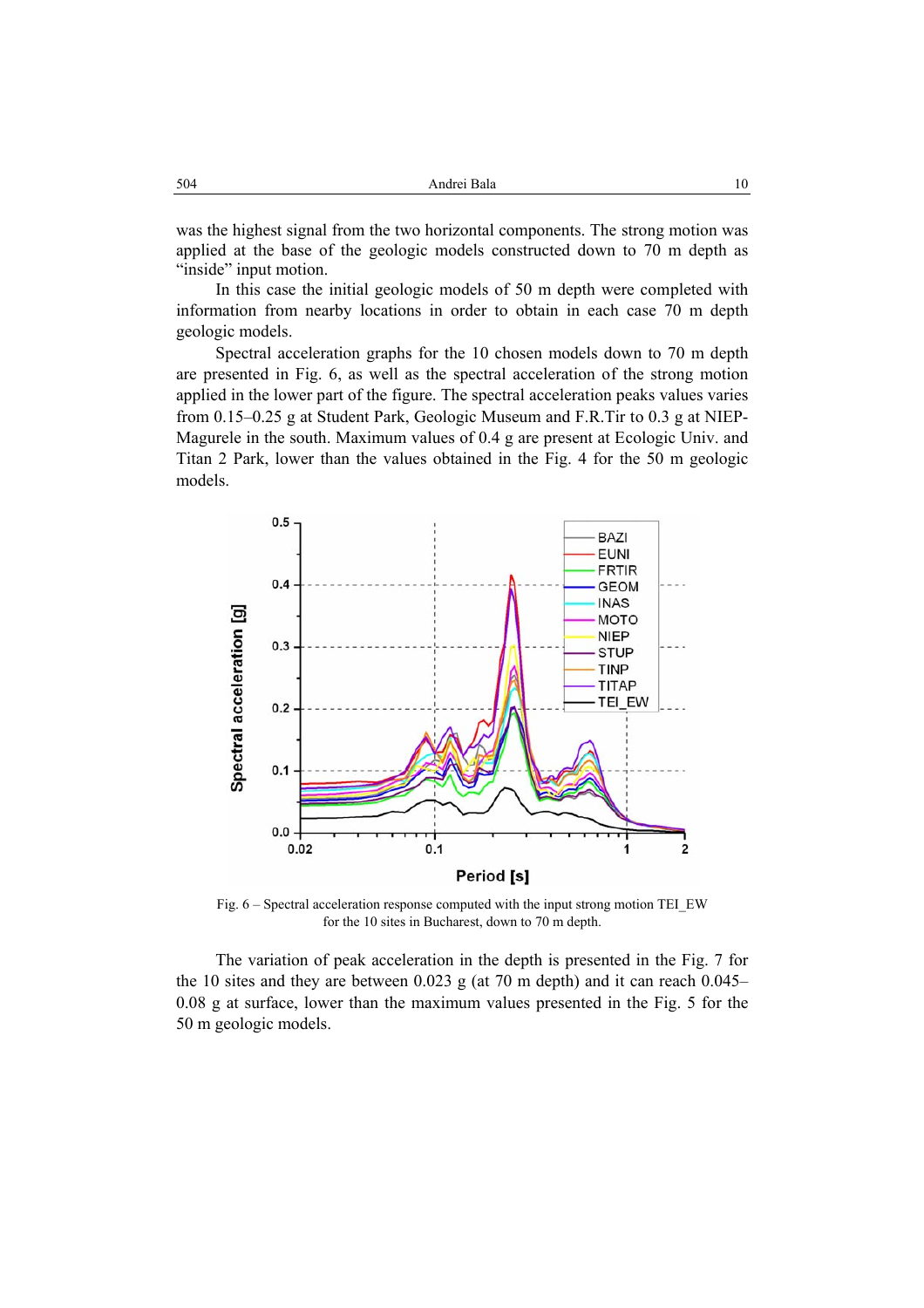

Fig. 7 – PGA variation with depth as result from equivalent-linear modelling in the 10 sites in Bucharest, down to 70 m depth.

### 3.4. SPECTRAL ACCELERATION COMPUTED FOR 100 m DEPTH MODELS

In the third stage the recorded motion of the 27.10.2004 earthquake ( $M_w = 6$ ) at accelerometer station INCERC in Bucharest was used as seismic input motion BBI\_EW (EW component). This seismic station is placed in the borehole at INCERC site at 100 m depth. The strong motion BBI\_EW was used for modelling as it was the deepest recorded signal in a borehole. The strong motion was applied at the base of the 6 geologic models constructed down to 100 m depth as "inside" motion. It was also applied to a model of 140 m depth (INC\_140), which resulted from *in situ* seismic measurements in the site INCERC (Aldea *et al.*, 2006) [1].

Spectral acceleration graphs for the 7 chosen models down to 100 m depth are presented in Fig. 8, as well as the spectral acceleration of the strong motion applied in the lower part of Fig. 8. The spectral acceleration peaks values varies from 0.06–0.11 g at Bazilescu Park and Geologic Museum. The maximum spectral acceleration of 0.11 g are lower than the values obtained in the Fig. 6 for the 70 m geologic models.

The variation of peak acceleration *versus* depth in Fig. 9 for the 7 sites reveal a a domain between 0.01–0.035 g for the depth between 100 m and surface, which is half of the values in Fig. 7 found for the 70 m depth models.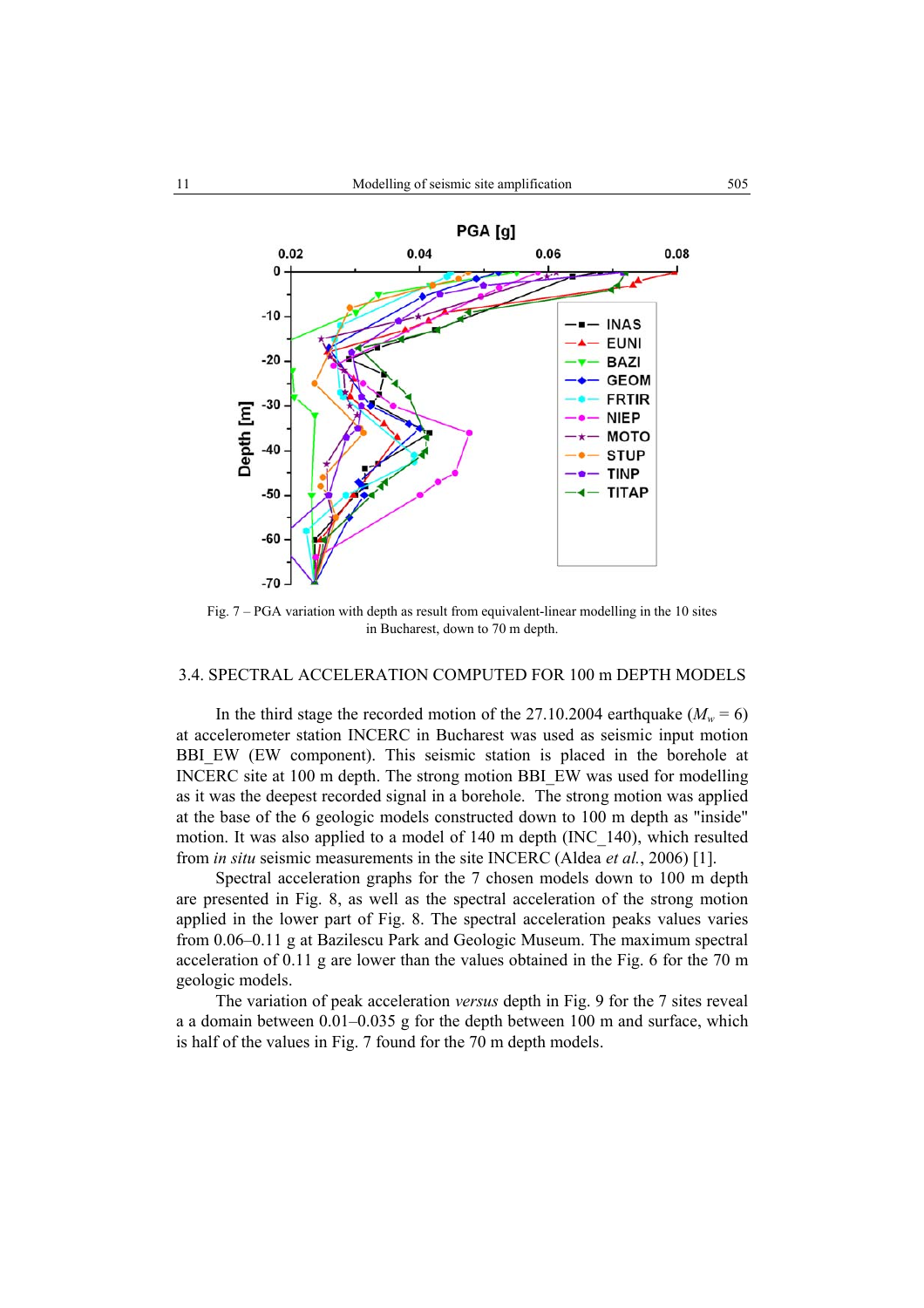

Fig. 8 – Spectral acceleration response computed with the input strong motion BBI\_EW for the 7 sites in Bucharest, down to 100 m depth.



Fig. 9 – PGA variation with depth as result from equivalent-linear modelling in the 7 sites in Bucharest, down to 100 m depth.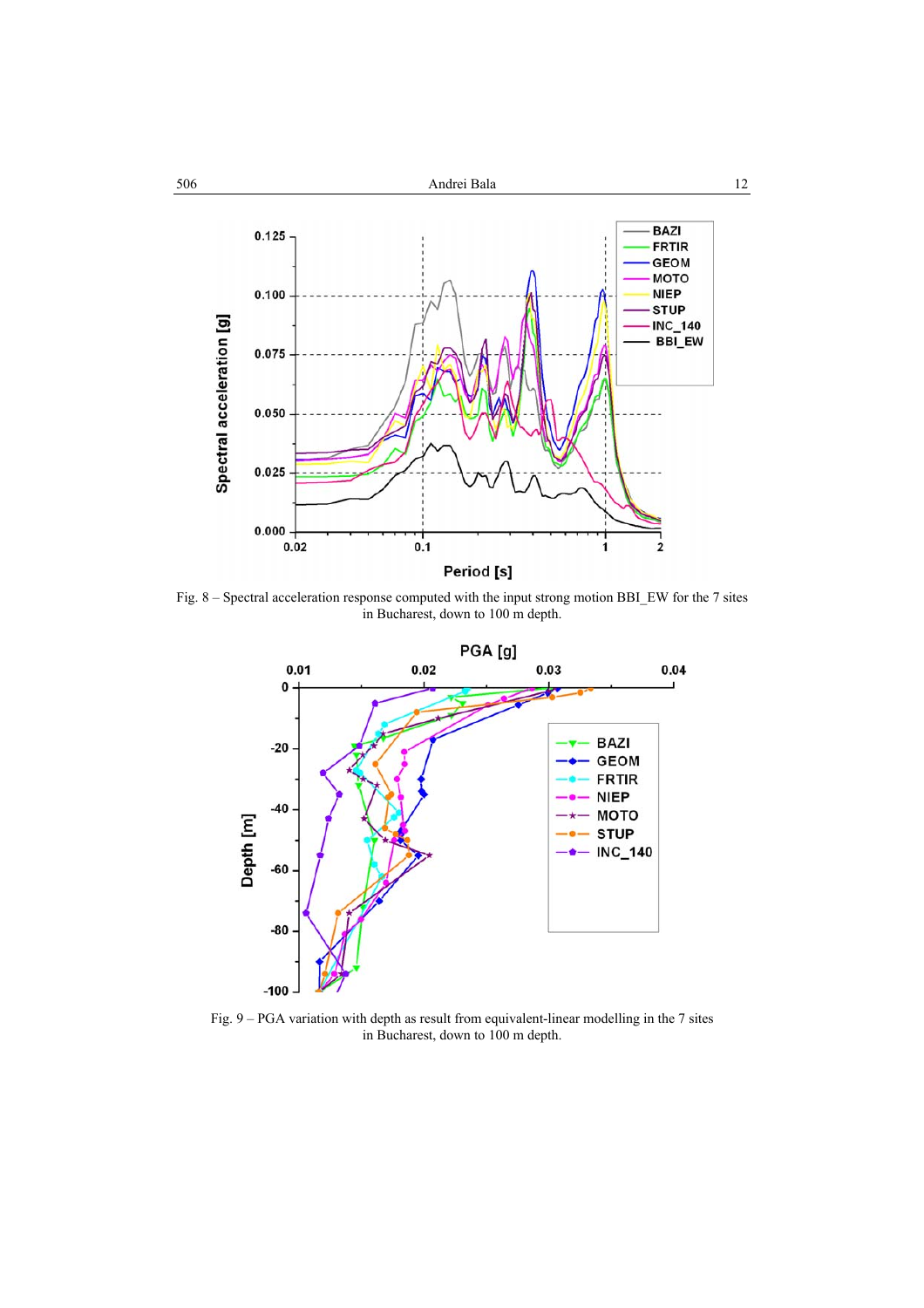# **4. CALIBRATION OF THE SPECTRAL ACCELERATION COMPUTED MODELS WITH A REAL SIGNAL RECORDED AT SURFACE**

# 4.1. CALIBRATION OF THE 50 m DEPTH MODEL WITH A REAL SIGNAL RECORDED AT SURFACE

 In Fig. 10 the spectral acceleration of the original strong motion recorded at 52 m (PRI\_EW) and the resulting spectral acceleration obtained by modelling at surface (dash dot) are presented. The spectral acceleration of the strong motion recorded at surface in the same site (dot) is compared with the spectral acceleration obtained by modelling and a good match is obtained, although the model has lower values in the interval 0.1–0.22 s. The peak obtained at 0.6 s in the model is due to the computing algorithm of the SHAKE2000 program which considers an enhanced natural period for a model with bedrock at 50 m depth, which is not the case. This peak can not be observed on the recorded signal.



Fig. 10 – Spectral acceleration calibration of the depth model City Hall (0–50 m), PRI\_EW strong motion, with the seismic signal recorded at surface in the same place; line – strong motion applied to the model; line-dot – spectral acceleration model computed at surface; dot – spectral acceleration of the seismic signal recorded at surface.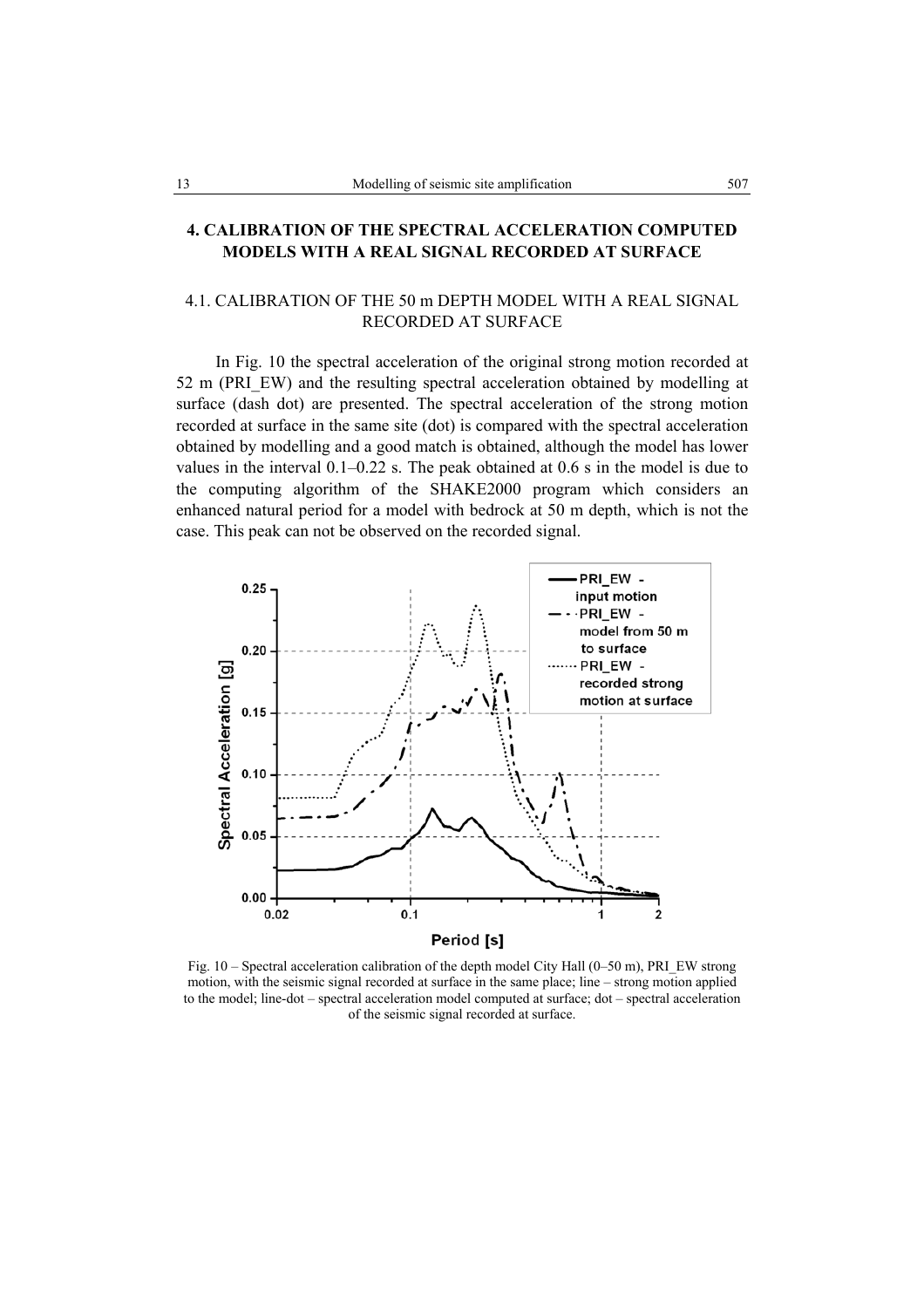## 4.2. CALIBRATION OF THE 70 m MODEL WITH A REAL SIGNAL RECORDED AT SURFACE

In Fig. 11 the spectral acceleration of the original strong motion recorded at 78 m (TEI\_EW) and the resulting spectral acceleration obtained by modelling at surface (dash dot) are presented. The spectral acceleration of the strong motion recorded at surface in the same site (dot) is compared with the spectral acceleration obtained by modelling and a very good match is obtained, although the second has lower values especially around the first peak at 0.1 s.



Fig. 11 – Spectral acceleration calibration of the depth model UTCB TEI  $(0-70 \text{ m})$ , TEI EW strong motion, with the signal recorded at surface in the same place; line – strong motion applied to the model; line-dot – spectral acceleration model computed at surface; dot – spectral acceleration of the signal recorded at surface.

# 4.3. CALIBRATION OF THE 100 m MODEL WITH A REAL SIGNAL RECORDED AT SURFACE

In Fig. 12 the spectral acceleration of the original strong motion recorded at 100 m (BBI\_EW) and the resulting spectral acceleration obtained by modelling at surface are presented.

 The spectral acceleration of the strong motion recorded at surface in the same site is compared with the spectral acceleration obtained by modelling and a good match is obtained, although the second has lower values especially around the first peak at 0.15 s.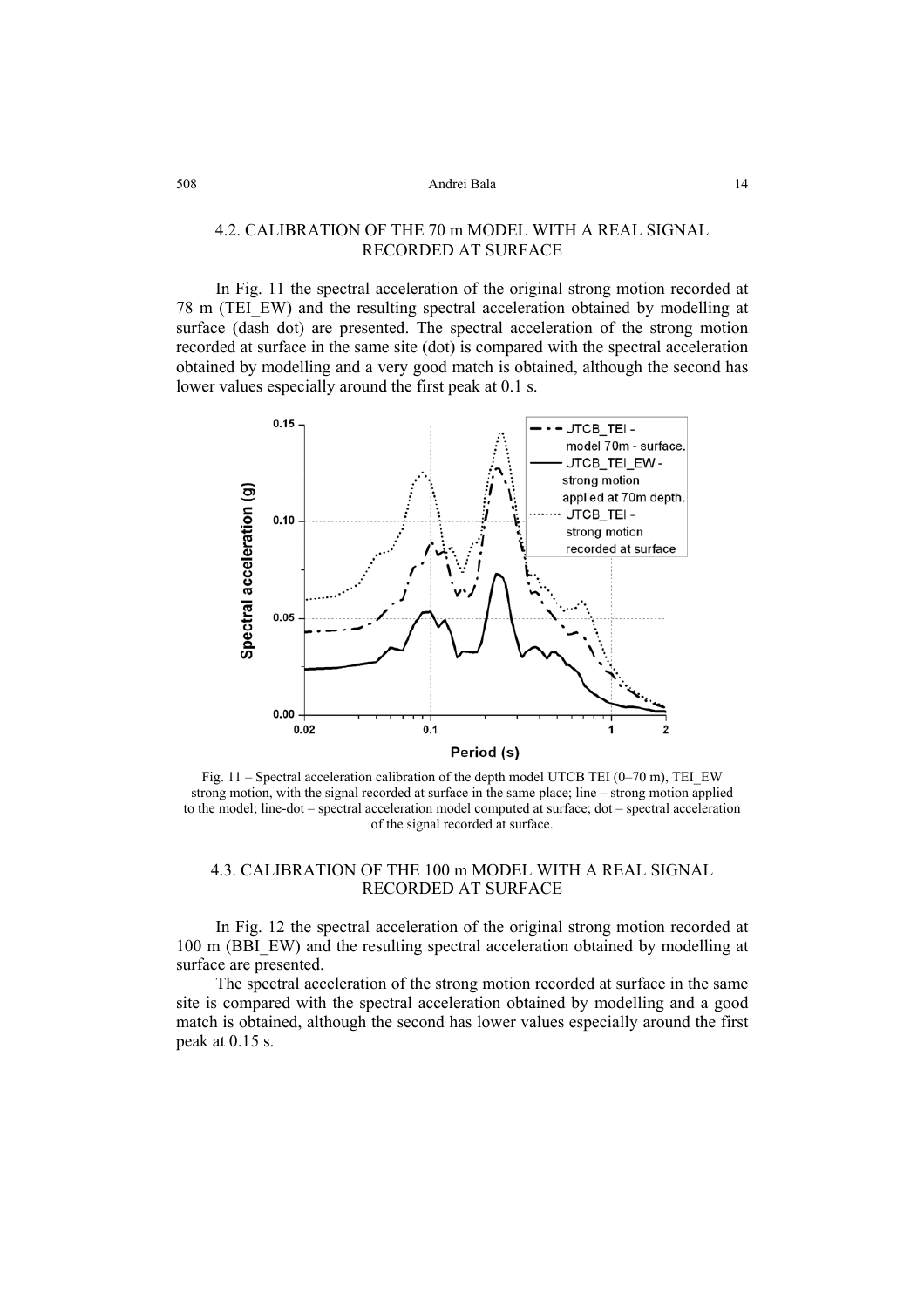

Fig. 12 – Spectral acceleration calibration of the model INCERC (0–100 m), BBI\_EW 100 m strong motion, with the signal recorded at surface in the same place; line – strong motion applied to the model; line-dot – spectral acceleration model at surface; dot – spectral acceleration recorded at surface.

 The spectral acceleration graphs in Fig. 12 have 2 peaks: one at 0.15 s and the second at 0.3 s, at the same periods as the spectral acceleration of the original strong motion. The absolute value reaches 0.090 g at 0.15 s, which means an amplification of 3 times of the original signal through the shallow sedimentary layers. The spectral acceleration of the model presents also a peak at 0.5 s which can not be observed on the recorded signal.

# **5. CONCLUSIONS**

1. The spectral acceleration graphs in Figs. 4, 6 and 8, corresponding to the 3 depth models, show that the computed models peaks at the same periods as the spectral acceleration of the original strong motion applied at the base of the model. The absolute values of the peaks are almost 3 times higher than the original signal, suffering a strong amplification of seismic signal through the shallow sedimentary layers in the geological model.

2. The acceleration graphs computed in the depth in Figs. 5, 7 and 9 show some variations between the bottom depth of the models and the level of 20–25 m. A sharp increase of the acceleration occurs from this level to the surface.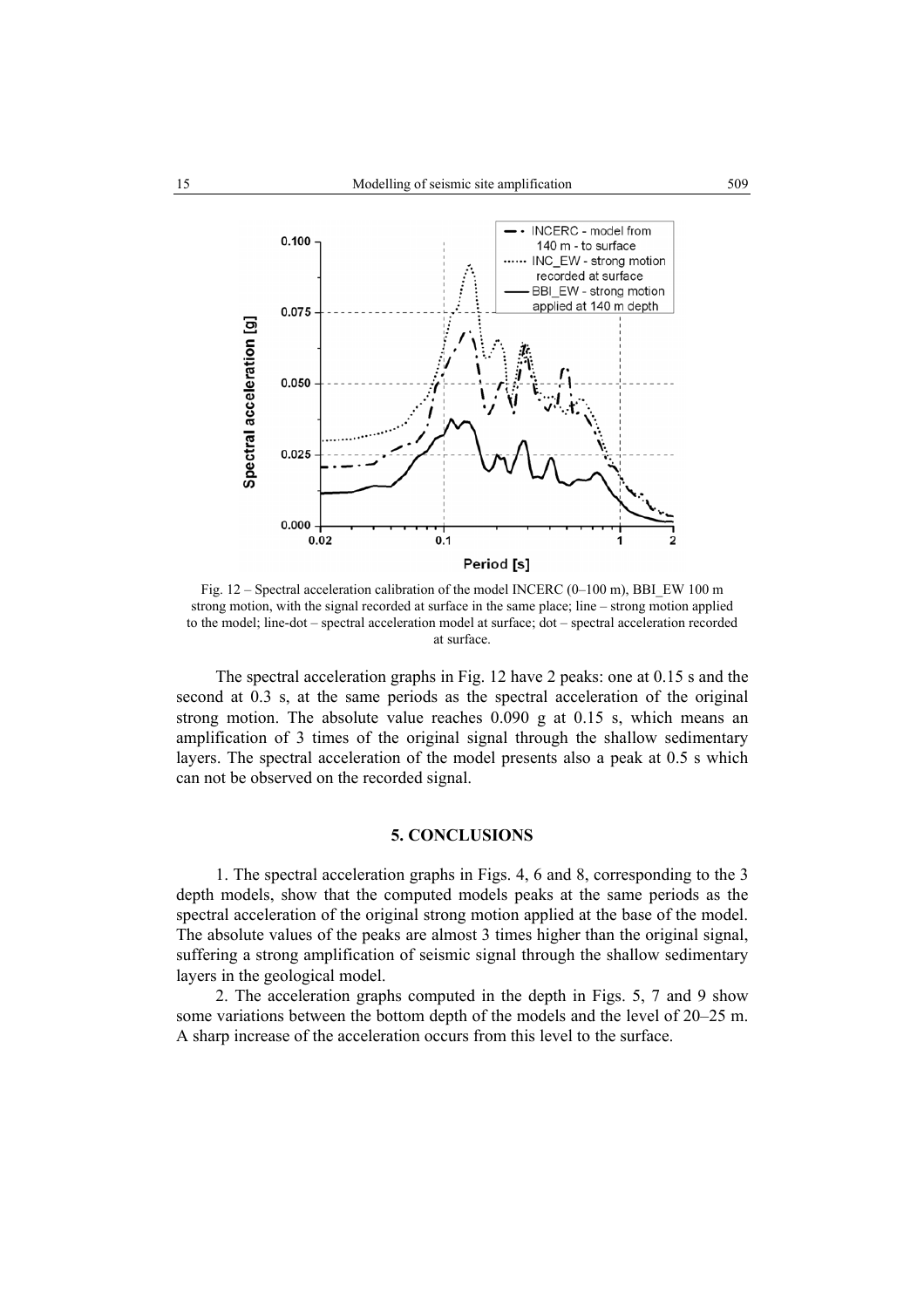From the distribution of the recorded PGA values in Bucharest during the October 27, 2004 earthquake (the highest value was 0.06 g at BAP station in the central part of the city) it is obvious that the acceleration values simulated with the 50 m depth models is overevaluated; therefore we need to consider models with at least 70–100 m depth.

3. A strong peak which appeared at higher periods, between 0.5–0.6 s (Fig. 4 and Fig. 6) and 1 s (Fig. 8) is considered as introduced by the computer algorithm of the SHAKE2000 program. It represents the dominant period for a package of sedimentary layers with a depth of the model adopted. However due to the fact that the depth of the model does not coincide with the engineering bedrock in our examples, the real motion recorded at surface does not show this peak (Figs. 11 and 12). This demonstrates that this peak is a fake and should not be considered for further analysis.

4. Calibration has been performed for models with 3 depth values: 50 m; 70 m; 100 m. A comparison of the spectral acceleration of the model with the spectral acceleration of the real signal recorded at surface display a good match (Figs. 10, 11 and 12). The match is better when we consider deeper models of 100 m depth. However in Figs. 10–12 the spectral acceleration computed models, for the depths interval of 50, 70 and 100 m, do not reach the spectral acceleration of the strong motion recorded at surface. There are probably other factors, which are not accounted in the equivalent linear modelling, responsible for the increasing values of spectral acceleration recorded at surface. Among them might be: real depth of the engineering bedrock, which is obviously deeper than the depth considered here; values of the shear modulus reduction curves and damping curves for specific types of layers which might be underestimated in our analysis; the water saturation in the porous layers; the type and the level of the strong motion applied.

5. The above conclusions are a good argument for the observation that the engineering bedrock in Bucharest should be deeper than 100 m and should be placed between 200–500 m depth. Other geological observations placed the bedrock at 500–1000 m depth in the Bucharest area, coinciding with the upper interface of the Cretaceous limestone with sharewave seismic velocity of about 2900–3000 m/s (Bala, 2010) [7].

*Acknowledgements*. The research work presented in this paper is realized in the frame of the research project PNCDI 31-038/2007, conducted by National Institute for Earth Physics, Bucharest - Magurele, (NIEP), funded by the Romanian Ministry for Education, Research, Youth and Sport, Bucharest, Romania.

The seismic velocity measurements were performed during the NATO Project 981882 in the years 2006–2008.

The author wish to thank to prof. A. Aldea and dr. C. Arion from UTCB who provided the strong motions from the 3 recordings of the 27.10.2004 earthquake ( $M_w = 6$ ) in the borehole accelerometer network administrated by NCSRR.